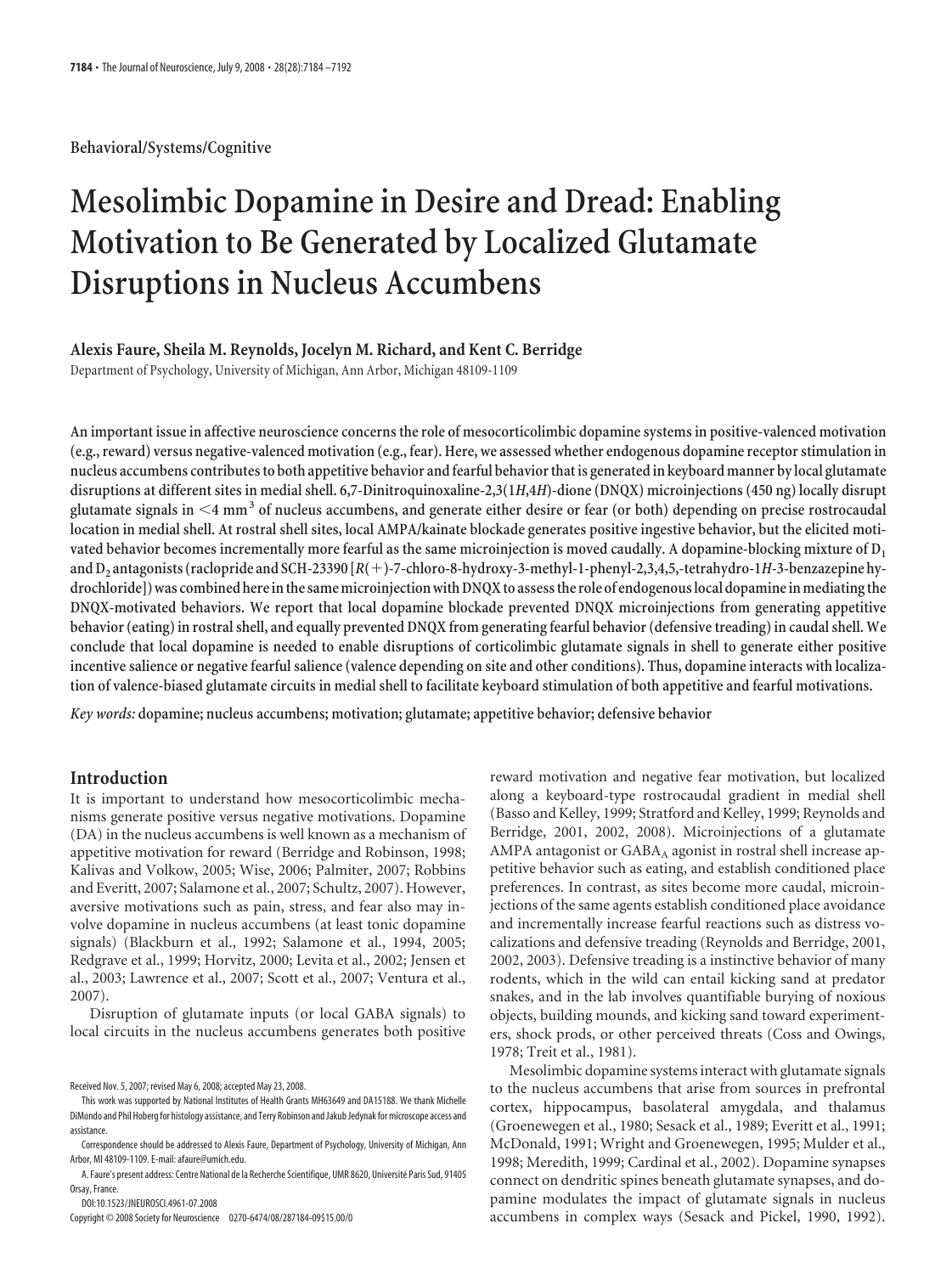Conversely, glutamate modulates dopamine release in nucleus accumbens (Chesselet, 1984; Surmeier et al., 2007).

Tonic dopamine has been suggested to be a neurobiological modulator of information carried by other signals, including glutamate (Chuhma et al., 2004; Grace et al., 2007; Schultz, 2007; Surmeier et al., 2007). Modulation of input signals is compatible with the functional hypothesis that accumbens dopamine modulates glutamate contributions to the attribution of motivational salience to mesocorticolimbic representations of environmental stimuli (Berridge and Robinson, 1998; Kapur, 2003; Berridge, 2007; Palmiter, 2007; Robbins and Everitt, 2007). Here, we tested the hypothesis that local dopamine mediates both incentive salience and fearful salience stimulated by AMPA blockade at appropriate locations in medial shell. We tested whether combined dopamine blockade of  $D_1$  and  $D_2$  receptors at the same microinjection site would (1) prevent local AMPA disruption from generating fearful defensive treading behavior in caudal shell, and (2) prevent generation of appetitive eating behavior in rostral shell.

### **Materials and Methods**

*Experiment design.* Regions of medial shell responsible for microinjection effects on fear versus feeding behavior were mapped with a Fos plume tool using a design that compared behavioral and neurobiological effects of drug microinjections at equivalent sites. 6,7-Dinitroquinoxaline-2,3(1*H*,4*H*)-dione (DNQX) microinjections produce local plumes of Fos protein translation in nearby neurons (Reynolds and Berridge, 2008), which could be a marker of the same neuronal changes triggered by receptors that mediate behavioral consequences of the drug microinjection, or a compensatory response to those changes in the same neurons, or an indirect marker via drug-induced modulation of adjacent neurons within a local circuit. Regardless, Fos plumes provide an index of the spread and intensity of drug impact on local neural tissue that can be used with microinjections to map localization of function. After surgery, rats were assigned to either behavioral test or Fos plume groups. Both groups were treated identically for their subsequent first microinjection, and then split and assessed for either Fos plumes or behavioral effects. Our goal was to assess maximal effects of DNQX microinjections on both Fos plumes and behavior under similar conditions.

*Animals.* Sprague Dawley rats [male,  $280-350$  g at surgery;  $n = 65$ (behavioral testing,  $n = 41$ ; Fos plume,  $n = 24$ )] were housed on a 12 h light/dark reverse cycle (21°C) with *ad libitum* access to food (Purina Rat Chow) and water (tap water). All experimental procedures were approved by the animal use office of the University of Michigan.

*Microinjection cannula surgery.* Rats were implanted with bilateral stainless-steel guide cannulas at coordinates staggered across rats so that the group placements filled the entire medial shell ( $n = 35$ ; individual placements were always bilaterally symmetrical). Rostral shell placements were centered around coordinates anteroposterior (AP) +3.4 mm, mediolateral (ML)  $\pm$ 0.9 mm, and dorsoventral (DV) -5.7 mm to bregma, whereas caudal shell placements were centered around  $AP$  +2  $\,$ mm, ML  $\pm$ 1 mm, and DV  $-5.7$  mm. Rats were anesthetized with ketamine (80 mg/kg), xylazine (5 mg/kg), pretreated with atropine (0.04 mg/kg), and positioned in a stereotaxic apparatus (David Kopf Instruments). Chronic bilateral microinjection guide cannulas (23 gauge, stainless steel) were implanted 2 mm above target sites in the NAc shell (Paxinos and Watson, 2004). A slanted skull position was used to avoid penetrating the lateral ventricles, with incisor bar set at 5.0 mm above intra-aural zero. Additional anatomical control placements ( $n = 6$ ) were placed in rostrodorsal structures, essentially along cannula tracks projecting to medial shell, in the cortex and lateral septum. All guide cannulas were anchored to the skull with four bone screws and acrylic cement, and stainless-steel obturators were inserted in guide cannulas to prevent occlusion. Each rat received prophylactic penicillin (aquacillin; 45,000 U, i.m.). After surgery, rats were allowed to recover for at least 7 d before testing.

*Drugs and intracerebral microinjections.* Fear versus feeding motivation was induced by a localized disruption of glutamate transmission at different rostrocaudal positions in the medial shell. The role of endogenous dopamine was assessed by local blockade of dopamine  $D_1/D_2$  in the same microinjection. Three different drug microinjection conditions were used for each rat in the primary test group ( $n = 23$ ), presented in counterbalanced order, as the primary test of dopamine's role in enabling DNQX-elicitation of fear versus feeding. One microinjection condition contained the AMPA/kainate glutamate receptor antagonist, DNQX (Sigma; 450 ng dissolved in 0.5  $\mu$ l 50% DMSO/50% 0.15 M saline; a moderately high dose of 450 ng was chosen to ensure robust elicitation of fear and feeding behaviors based on a previous experiment) (Reynolds and Berridge, 2003). A second microinjection condition contained a "glutamate-dopamine antagonist mixture": a single microinjection that included both DNQX (450 ng/0.5  $\mu$ l) along with a mixture of the selective  $D_2$  dopamine antagonist (raclopride, 5  $\mu$ g/0.5  $\mu$ l) and selective  $D_1$ antagonist [*R*(- $[R(+)$ -7-chloro-8-hydroxy-3-methyl-1-phenyl-2,3,4,5,tetrahydro-1*H*-3-benzazepine (SCH-23390)], 3  $\mu$ g/0.5  $\mu$ l), all dissolved in 50% DMSO/50% 0.15 M saline (each dose refers to the final mixture concentration). The combination of all drugs into a single mixture minimized the number of microinjections needed, avoiding subsequent neural damage around the microinjection tip, and ensured that the same local site was equally exposed to all drugs. A third condition was vehicle control: microinjection of the 50/50% mixture of DMSO and 0.15 M saline used to dissolve drugs but without any drug content. Each rat received DNQX, mixture, or vehicle microinjections in counterbalanced order in three separate tests spaced 48 h apart. As an additional control to assess effects of dopamine antagonists by themselves and the addition of DMSO to a vehicle, an additional control group ( $n = 12$  rats) received microinjections in counterbalanced order of either the vehicle mixture alone (50% DMSO/50% 0.15 M saline), pure 0.15 M saline vehicle, the  $D_1/D_2$  dopamine antagonist mixture without DNQX (raclopride, 5  $\mu$ g and SCH-23390, 3  $\mu$ g/0.5  $\mu$ l dissolved in 50% DMSO/50% 0.15 M saline), or DNQX alone (450 ng/0.5  $\mu$ ). The D<sub>1</sub>/D<sub>2</sub> antagonist mixture by itself was tested to verify that it did not markedly suppress food intake below vehicle control level, and so rule out simple behavioral suppression as an explanation for dopamine/glutamate interaction effects. The two vehicles were compared with ensure that adding DMSO to a NaCl vehicle produced no detectable behavioral effects of its own. Finally, DNQX was included for the control group as a positive standard to confirm elicitation of motivated behaviors at microinjection sites, comparable with the primary test group. This design allowed comparison of many microinjection substances while keeping the number of microinjections per rat to no more than three or four.

All solutions were closely inspected to confirm absence of precipitation, and pH was maintained between 4.6 and 5.8. Microinjection cannulas (29 gauge) extended 2.0 mm beyond the ventral tip of the guide, and were attached to a syringe pump via PE-20 tubing. Rats were gently hand held while they were bilaterally infused with a microinjection volume of 0.5  $\mu$ l at a rate of 0.30  $\mu$ l/min. After infusion, the injectors remained in place for an additional 60 s to allow for drug diffusion before their withdrawal and replacement of the obturators. Each rat was placed immediately afterward in a test chamber described below. Microinjections were administered for each rat in counterbalanced order in separate tests spaced 48 h apart.

*Behavioral tests of fear and feeding.* After 3 d of handling, rats were habituated to the test chambers for 3 consecutive days before microinjections, and then received a vehicle microinjection on the last day of habituation. On a test day, rats received one of the microinjection conditions described above (DNQX, DA antagonists, mixture, vehicle) and were immediately placed in a transparent test chamber for behavioral testing. The floor was covered with granular bedding (crushed corn cob) spread 3 cm deep (to support defensive treading behavior), and the chamber contained a dish of preweighed food chow pellets ( $\sim$ 20 g) and a water spout (to support eating and drinking behaviors). Spontaneous behavior was videotaped for 60 min for subsequent off-line analysis (Reynolds and Berridge, 2002, 2003). Motivated behaviors stimulated by DNQX are typically directed toward appropriate stimuli in the environment. Appetitive behavior is directed to food pellets or a water spout in the chamber. Defensive treading behavior is typically directed toward light-reflecting corners and the most exposed transparent wall of the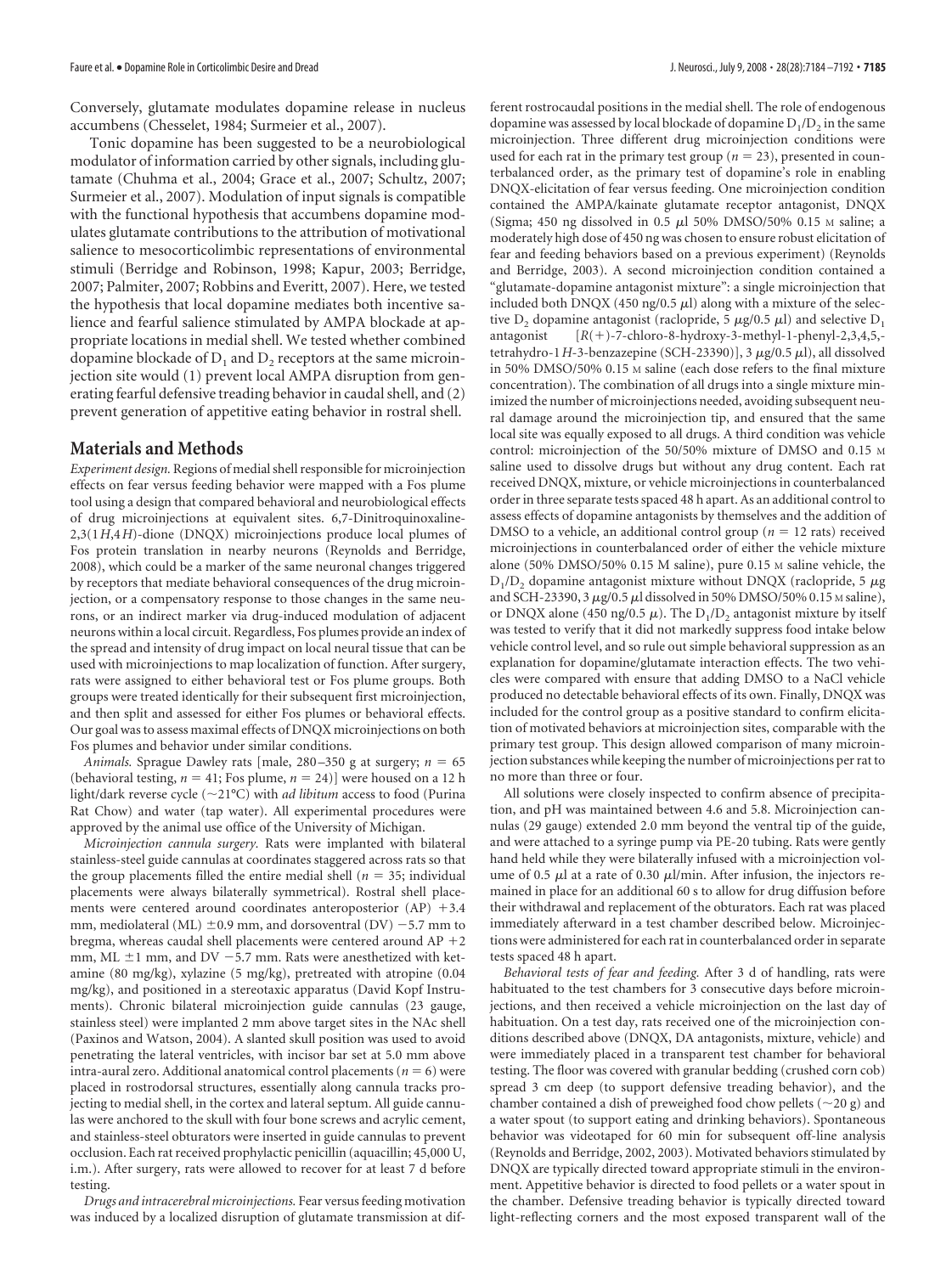chamber, which faces the experimenter, camera, and outside lights. Experimenters, open room, and glittering corners appear to be the most threatening stimuli in the chamber, and perhaps for that reason are most defended against by vigorous defensive treading behavior stimulated by DNQX or related microinjections (Reynolds and Berridge, 2002, 2003). Defensive treading stimulated by DNQX microinjection in caudal shell therefore often has the result of building a mound of granular bedding placed in corners or between the rat and the transparent wall that reveals the outside experimenter (Reynolds and Berridge, 2002, 2003). The videotaped behavior of each rat was scored in a slow-motion analysis of eating, defensive treading, and other behaviors by an experimenter who was blind to drug treatment. Behavior was analyzed for cumulative time (seconds) spent in (1) eating, (2) drinking, (3) defensive treading, (4) grooming, (5) burrowing (insertion of head under corn-cob bedding, with downward and forward thrust), (6) burrow treading (combination of burrowing head thrust and paw-treading movements), (7) rearing, (8) locomotion (crossing of lines that divide six grid squares superimposed on floor of test chamber). For descriptions of each behavior see the studies by Reynolds and Berridge (2003) and Smith and Berridge (2005).

*Histology*. After the completion of testing, rats were deeply anesthetized with sodium pentobarbital. Brains of rats used for behavioral tests were removed and fixed in 10% paraformaldehyde overnight and then cryoprotected in 20% sucrose for at least 2 d. Brains were coronally sectioned (60  $\mu$ m) mounted on slides and stained with cresyl violet. Cannula placements were mapped onto drawings of an atlas (Paxinos and Watson, 2004). NAcc shell begins at  $\sim$  +3 mm bregma and ends at  $\sim$  +0.48 mm bregma in the atlas, which determines the rostral-half/ caudal-half boundary at  $\sim$  +1.74 mm bregma. Because the atlas plates are drawn at  $+1.8$  and  $+1.68$  mm, we considered a cannula placement to be caudal if it was located from  $+1.68$  mm bregma to  $+0.48$  mm, and to be rostral if it was located from  $+1.8$  to  $+3$  mm bregma.

*Fos-like protein immunohistochemistry.* Rats used for Fos plume assessment were perfused transcardially 90 min after bilateral DNQX,  $D_1/D_2$ antagonists, mixture, or vehicle microinjections. Local Fos activation was examined by immunohistochemistry and immunofluorescence (Reynolds and Berridge, 2008). Brains were removed and placed in 4% formaldehyde overnight and then transferred to 30% sucrose. Two adjacent series of 40  $\mu$ m sections were sliced through the coronal plane with a sliding microtome and stored in 0.1 M sodium phosphate buffer (SPB), pH 7.4. Alternate series of sections were processed for immunofluorescence (for Fos plume quantification because this produced near-zero background levels of nonspecific binding) and immunoperoxidase (for anatomical localization of Fos plume). For immunofluorescence processing, sections were immersed in succession with gentle agitation and intervening rinses in SPB-Triton containing (1) 5% normal donkey serum (NDS) for 30 min, (2) 5% NDS and goat anti-c-Fos (1:500) overnight at 4°C, (3) 5% NDS, and (4) 5% NDS and donkey anti-goat Alexa Fluor 488 (excitation, 488 nm; emission, 519 nm; Invitrogen) for 1 h. Sections were then mounted, air dried, and coverslipped with ProLong Gold antifade reagent (Invitrogen). Immunoperoxidase processing was similar to that used in previous studies (Peciña and Berridge, 2005; Smith and Berridge, 2005, 2007).

*Fos plume identification.* Fos-like immunoreactivity was visualized using a Leica microscope equipped for both brightfield and fluorescence microscopy. A filter with an excitation band at 480 –505 and an emission band at 505–545 were used for fluorescence visualization. Plumes were identified from immunofluorescence-processed sections (Peciña and Berridge, 2000; Smith and Berridge, 2005). The Fos plume was typically maximal just caudal to the track of tissue damage (because guide cannulas were implanted from a slightly rostral approach angle, with mouth bar elevated, to avoid track penetration of the lateral ventricles). Fos-labeled cells were individually counted within sample squares (68  $\times$  68  $\mu$ m) along each of eight radial arms emanating from the center of the microinjection (0°, 45°, 90°, 135°, 180°, 225°, 270°, 315°) with 5–10 $\times$  magnification. Drug-induced Fos plumes were assessed against baseline Fos densities collected from cannulas sites that had received vehicle microinjections (vehicle microinjection baseline).

*Mapping procedure for microinjection behavioral effects.* Maps for localization of function were constructed by first computing average radius and volumes of Fos plumes, and then using comparably sized symbols to depict the magnitude of behavioral effects on eating behavior and defensive behavior produced by a drug microinjection at each site (Peciña and Berridge, 2005; Smith and Berridge, 2005, 2007). The behavioral effect for each drug condition (DNQX, mixture,  $D_1/D_2$  antagonists) was calculated as a difference score for an individual rat compared with control magnitude after vehicle microinjection at the same site in the same rat. The two bilateral microinjection sites were mapped for each rat, collapsed into a single plane. We chose the sagittal plane to map functions because a sagittal view allows the entire rostrocaudal extent and entire dorsoventral extent of medial shell to be viewed on a single atlas map (Reynolds and Berridge, 2001; Paxinos and Watson, 2004).

*Statistical analysis*. Effect of drug conditions on each behavior at rostrocaudal levels of shell were assessed using a one factor (drug) repeatedmeasure or a two-factor mixed within- and between-subject ANOVA (drug  $\times$  anatomical levels, rostral or caudal). When a significant main effect was found, additional analysis was done using a one-way ANOVA

## **Results**

## **Fos plume analysis of local impact**

Fos plumes were used as a tool to map the spread of drug impact on neuronal function immediately around the microinjection site. This mapping tool provides objective information on where a microinjection directly influences gene transcription/translation in local neurons and where its influence ends. DNQX (450 ng) quadrupled local Fos expression over vehicle levels in an  $\sim$  <0.08 mm<sup>3</sup> volume plume center of the microinjection site, which was surrounded by less intense doubling of Fos expression in a larger plume halo of  $\sim$ 3.9 mm<sup>3</sup> volume (Fig. 1). Addition of  $D_1/D_2$  antagonists to the mixture containing DNQX markedly reduced the volume and intensity of Fos plumes. By themselves, microinjections of  $D_1/D_2$  antagonists induced only small and faint Fos plumes, just slightly above control vehicle microinjection levels (supplemental Fig. 1, available at www.jneurosci.org as supplemental material).

That is, in a typical Fos plume, pure DNQX intensely stimulated Fos to more than four times above vehicle control levels in an intense inner center of 0.267 mm radius  $\pm$  0.042 mm SEM (corresponding to 0.08 mm<sup>3</sup> spherical volume; volume,  $4/3 \pi$ radius<sup>3</sup>). The intense center was surrounded by an intermediate halo with a 0.528 mm radius ( $\pm$ 0.068) of more than three times Fos elevation over vehicle  $(0.6 \text{ mm}^3 \text{ sphere volume})$ , and by an outer halo with a 0.978 mm radius ( $\pm$ 0.122) of more than two times Fos elevation  $(3.9 \text{ mm}^3 \text{ sphere volume})$ . We note that these 450-ng-dose DNQX plumes were larger than those produced by a lower 250 ng DNQX dose in a recent study that used otherwise similar microinjections (Reynolds and Berridge, 2008), with a center radius here twice that of the previous lower dose (producing a center volume approximately seven times greater), and an outer radius  $\sim$ 30% longer (producing an outer volume roughly twice as great) for a 450 ng dose than for the previous 250 ng dose. By comparison, adding  $D_1/D_2$  dopamine antagonists to DNQX microinjections shrunk the centers and middles of mixture plumes to under one-half the size of pure-DNQX plumes (center radius, 0.1 mm; volume, 0.004 mm<sup>3</sup>; middle radius, 0.26 mm; volume, 0.03 mm<sup>3</sup>), and shrunk the outer plume radius by 30%  $(0.6 \text{ mm})$  and the total outer volume  $(0.9 \text{ mm}^3)$  to under onefourth the size of pure DNQX levels. Finally,  $D_1/D_2$  dopamine antagonists by themselves produced small faint plumes that reached only 0.4 mm<sup>3</sup> outer volume. Plume symbols on maps were scaled to match the size of DNQX-induced Fos plumes, with corresponding centers of 0.53 mm in diameter and surrounding halos of 1–2 mm in diameter, and color coded to show behavioral effects evoked at each site (Figs. 2, 4).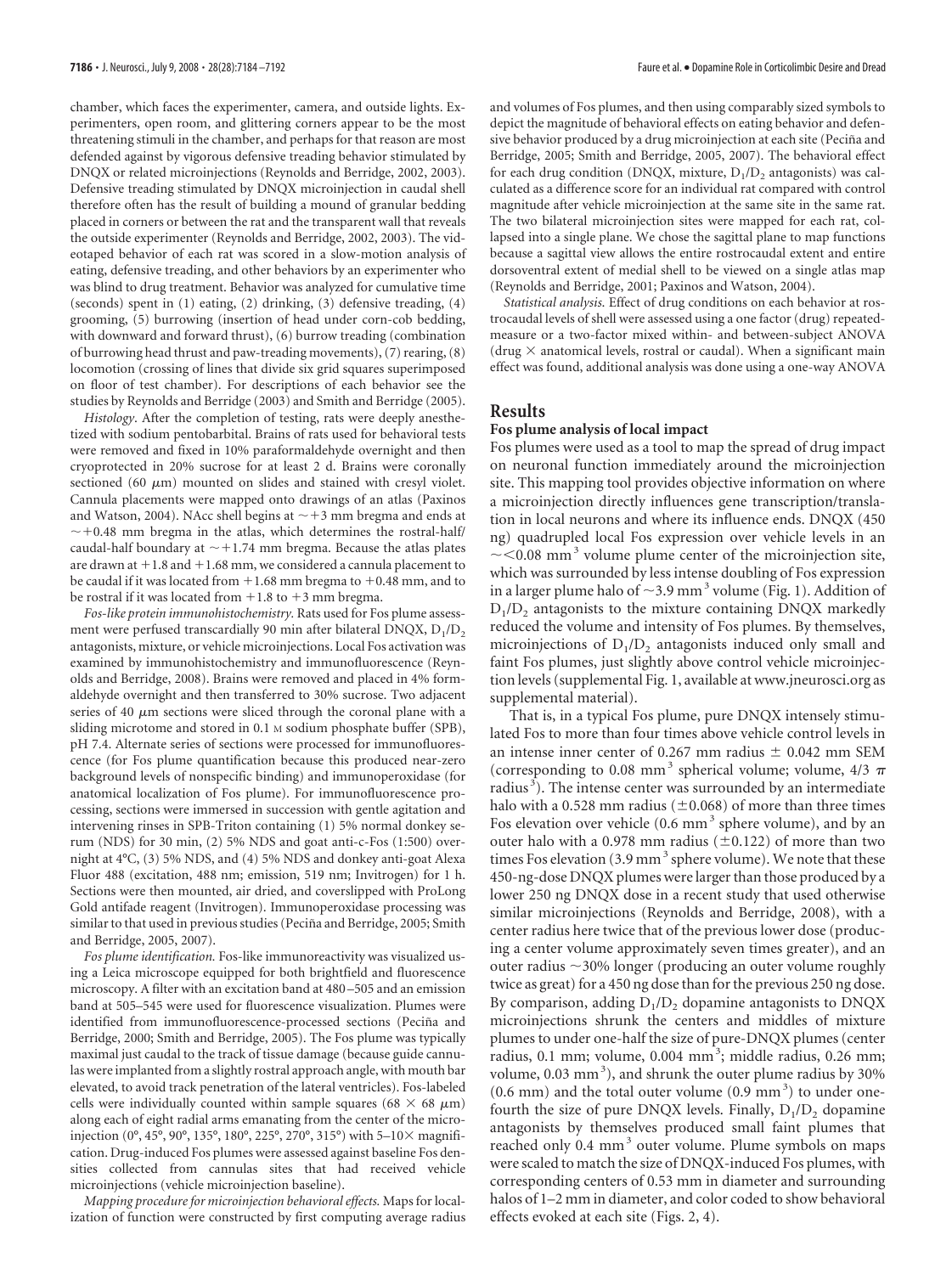## **AMPA/kainate receptor blockade in the shell elicited rostrocaudal gradient of eating versus defensive treading behaviors**

DNQX microinjections elicited robust fearful versus feeding behaviors along a rostrocaudal anatomical gradient in medial shell of the nucleus accumbens, compatible with previous findings: caudal sites generated fearful defensive treading behavior and rostral sites generated appetitive eating behavior (Reynolds and Berridge, 2003, 2008) (site  $\times$  drug interaction,  $F_{(1,21)}$  $=$  5.587;  $p = 0.028$ ) (Figs. 2–4). The addition of a dopamine-blocking mixture of  $D_1$ and  $D_2$  antagonists to the same microinjection completely blocked DNQXcompletely generation of any increases in either appetitive/consummatory behaviors or defensive/fearful behaviors. Thus, no rostrocaudal gradient was detectable after dopamine blockade, and DNQX failed to increase motivated behaviors of any type in the absence of local dopamine neurotransmission. Finally, isotonic saline and DMSO/saline vehicles never significantly altered any motivated or locomotor behavior [defensive treading, eating, drinking,



Figure 1. Colored plume maps show average local elevations of Fos caused by microinjection of DNQX, relative to vehicle (top left). DNQX caused robust plumes of up to a 4 mm <sup>3</sup> volume, elevated 200 to 400% above vehicle levels. The DNQX minus mixture reduction map (top right) shows the average suppression of DNQX-induced Fos caused by addition of DA antagonists to same microinjection. Examples of Fos plumes produced by DNQX, vehicle, and mixture microinjections are shown in photomicrographs (bottom left, center, and right, respectively). Stars denote placements of cannula tips.

intake, rearing, locomotion; all  $F_{(1,10)} < 1$ , not significant (ns)], and so were always similar to each other in lacking behavioral effects (Fig. 3).

## **Rostral DNQX alone: eating induced by AMPA glutamate receptor blockade**

Rostral microinjections of DNQX more than tripled food intake (average of  $5.2 \pm 0.52$  g SEM instead of 1.46  $\pm$  0.57 g SEM under vehicle) and more than doubled the duration of time spent in eating behavior (average of 795  $\pm$  123 s SEM instead of 295  $\pm$ 117 s SEM under vehicle; duration,  $F_{(1,21)} = 6.555$ ,  $p = 0.018$ ; intake in grams,  $F_{(1,21)} = 12.487, p = 0.002$ ; sites rostral to  $+1.8$ mm bregma). Rostral stimulation of eating appeared especially potent at dorsal sites in the rostral half of medial shell, compared with more ventral sites (Fig. 2). In contrast, DNQX microinjections at sites caudal to  $+1.0$  mm bregma either decreased eating or failed to change eating behavior (rostral vs caudal, duration,  $F_{(1,22)} = 11.697$ ,  $p = 0.003$ ; intake in grams,  $F_{(1,22)} = 7.383$ ,  $p =$ 0.013).

## **Dopamine antagonists prevent rostral elicitation of appetitive eating**

Adding dopamine antagonists to the microinjection containing DNQX (referred to throughout as the mixture condition) completely blocked the increase in eating behavior normally produced by DNQX by itself (DNQX with dopamine antagonists vs DNQX alone: eating duration,  $F_{(1,21)} = 7.231$ ,  $p = 0.014$ ; food intake,  $F_{(1,21)} = 11.163$ ,  $p = 0.003$ ) (Figs. 2–4). Microinjections of the DA-AMPA antagonist mixture in the nucleus accumbens shell produced no change in food intake compared with vehicle condition (eating duration,  $F_{(1,21)} = 0.240$ , ns; food intake,  $F_{(1,21)}$  $= 0.904$ , n.s). The mixture failed to change eating duration or intake amount even at rostral sites, compared with vehiclecontrol levels (eating duration,  $F_{(1,8)} = 1.713$ ,  $p = 0.227$ ; food intake,  $F_{(1,8)} = 1.571$ ,  $p = 0.245$ ), and there was no drug by site interaction (eating in seconds,  $F_{(1,21)} = 2.603$ , ns; eating in grams,  $F_{(1,21)} = 1.189$ , n.s).

Results from the additional control group indicated that microinjection of the  $D_1/D_2$  dopamine antagonists alone did not suppress spontaneous eating behavior below vehicle levels in the absence of DNQX at either caudal sites (eating duration,  $F_{(1,4)}$  = 2.054, ns; food intake,  $F_{(1,4)} = 1.643$ , ns) or rostral sites (eating duration,  $F_{(1,6)} < 1$ , ns; food intake,  $F_{(1,6)} = 1.064$ , ns) (Fig. 3). Failure of dopamine blockade in shell by itself to prevent eating is consistent with previous reports that microinjection of SCH-23390 or raclopride in the medial accumbens does not suppress food intake (Baldo et al., 2002) or powerfully suppress global activity (Yun et al., 2004). It suggests that dopamine antagonist microinjections did not simply reduce the ability to perform eating movements or to consume food. Rather than simply making rats unable to exhibit motivated behaviors because of motor incapacity or sedation, local dopamine blockade instead appeared to prevent DNQX from generating intense appetitive eating or defensive treading behaviors, in accordance with the dopamine– glutamate modulation hypothesis.

## **Caudal DNQX alone: defensive treading induced by AMPA glutamate receptor blockade**

DNQX microinjections produced more than a 10-fold increase over vehicle control levels in fearful patterns of defensive treading at medial shell sites caudal to +1.4 mm bregma, following a rostrocaudal gradient for defensive behavior in the nucleus accumbens shell (Reynolds and Berridge, 2003) (DNQX, 25.2  $\pm$ 9.5 s SEM, vs vehicle,  $1.9 \pm 0.5$  s SEM;  $F_{(1,13)} = 6.533$ ,  $p = 0.024$ ) (Figs. 2–4). The amount of defensive treading was also 10 times greater after DNQX in caudal sites than in rostral sites in medial shell (DNQX, 0.18  $\pm$  0.13 s SEM; vehicle, 0.53  $\pm$  0.32 s SEM; caudal vs rostral;  $F_{(1,22)} = 4.698$ ,  $p = 0.042$ ). Caudal stimulation of defensive treading behavior by DNQX appeared especially po-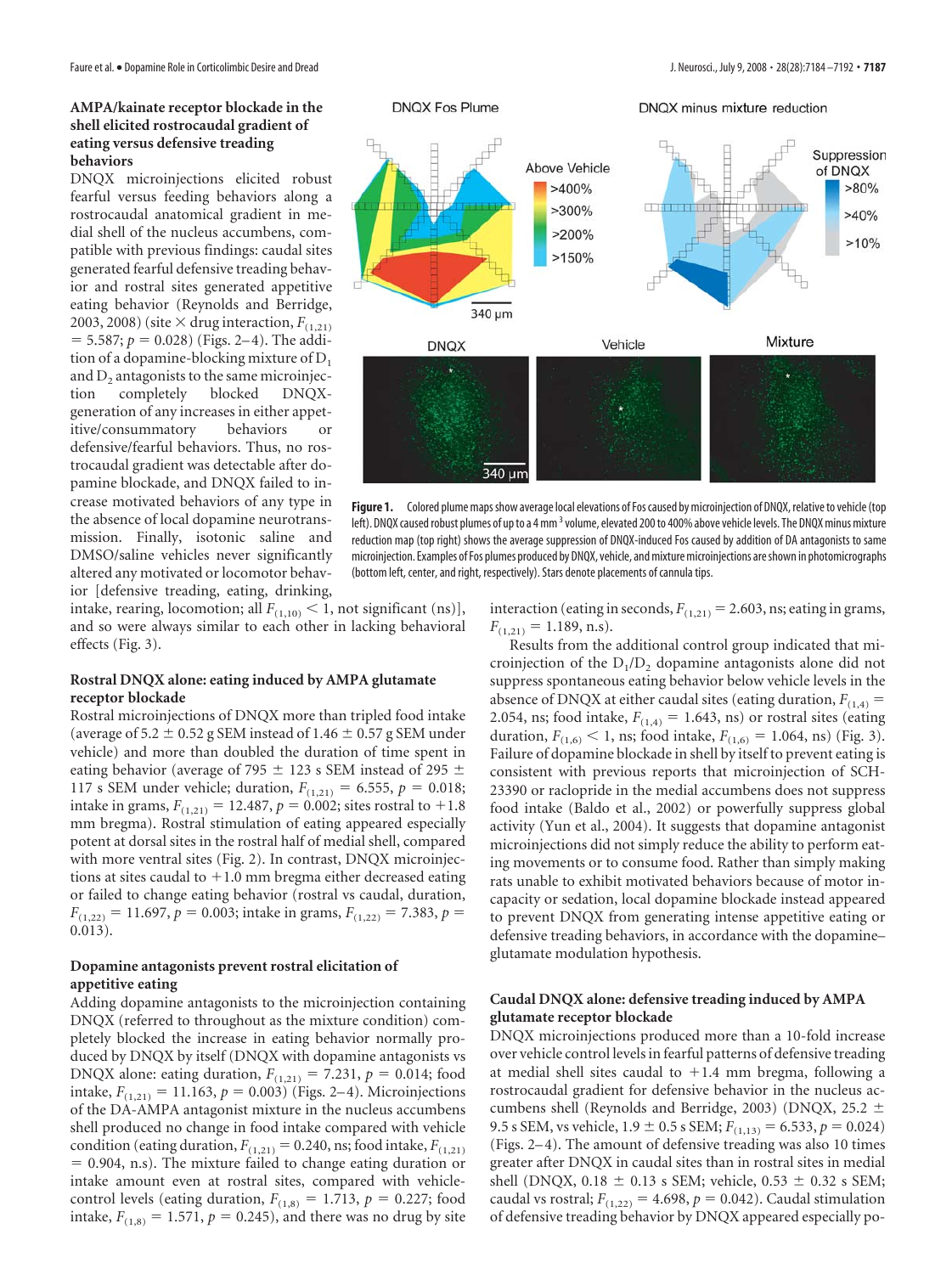

**Figure 2.** *A, B,* Fos plume maps of appetitive eating behavior versus fearful defensive treading behavior generated by DNQX and mixture microinjections. Each plume-sized circle represents color-coded behavioral effects of DNQX or mixture at that site, compared with vehicle control levels at same site in the same rat (expressed by the color scale as a change score). Left maps show the behavioral effects of pure DNQX microinjections. Right maps show the effects of mixture microinjections (D<sub>1</sub> antagonist plus D<sub>2</sub> antagonist plus DNQX). **A**, Appetitive behavior (food intake). *B*, Fearful behavior (defensive treading). Histograms above or next to graphs represent rostrocaudal or dorsoventral levels showing the mean behavioral effects produced by microinjections at each level (expressed as a change score from vehicle microinjection at the same site in the same rat;  $+$  SEM). Sagittal sections are adapted from Paxinos and Watson (2004).

tent at ventral sites in the caudal half of medial shell, compared with more dorsal sites (Fig. 2).

#### **Dopamine antagonists prevent caudal elicitation of fear**

Adding the dopamine  $D_1$  and  $D_2$  antagonists to the DNQX microinjection blocked all increases in defensive treading behavior normally produced by DNQX alone at local sites in caudal shell  $(F_{(1,13)} = 5.044; p = 0.043)$ , just as dopamine blockade had blocked appetitive behavior in rostral shell (Figs. 2–4). Even at far caudal sites in medial shell, microinjections of the combined antagonist mixture in the nucleus accumbens shell produced no more defensive treading behavior than vehicle microinjections  $(F_{(1,13)} = 3.759; p = 0.075)$ . Thus, there was no rostrocaudal difference in defensive treading performance after mixture microinjection  $(F_{(1,22)} = 1.902; p = 0.182)$ , no increase over vehicle control levels  $(F_{(1,21)} = 3.885; p = 0.062)$ , and no interactions



**Figure 3.** *A*, *B*, Magnitude of increases in food intake (*A*) and defensive treading (*B*) behaviors elicited by DNQX, mixture, dopamine antagonists alone, or vehicle microinjections in the anterior and posterior halves of the medial shell of the nucleus accumbens. Data are shown from both the primary test group [DNQX, mixture (DNQX plus dopamine antagonist), and DMSO/ saline vehicle] and an additional control group (dopamine antagonists alone, DMSO/saline vehicle, pure saline vehicle. \* $p$   $<$  0.05; \*\* $p$   $<$  0.01;  $^{\#}p$   $<$  0.05, anterior versus posterior. Error bars indicate SEM.

between drug and sites ( $F_{(1,21)} = 0.837$ ;  $p = 0.371$ ). Further results from the additional control group indicated, similar to eating results, that dopamine antagonists by themselves in the absence of DNQX did not alter spontaneous defensive treading behavior significantly from vehicle levels at any site, whether in rostral shell ( $F_{(1,6)} = 2.356$ , ns) or caudal shell ( $F_{(1,4)} = 1.402$ , ns) (Fig. 3).

#### *Other behaviors*

DNQX at caudal sites also induced locomotion, such as crossing of grid squares in the chamber ( $F_{(1,13)} = 9.701$ ;  $p = 0.008$ ), but not at rostral sites ( $F_{(1,8)} < 1$ , ns). Conversely, DNQX at rostral sites suppressed rearing behavior  $(F<sub>(1,8)</sub> = 5.858; p = 0.042)$ . DNQX had no effects on other general activity behaviors measured or on drinking ( $F$  values  $\leq$  1). Addition of DA antagonists blocked the DNQX-increase in locomotor crossing  $(F_{(1,13)})$  = 8.834;  $p = 0.011$ ). However, addition of DA antagonists to DNQX did not reduce motor locomotion crossing  $(F \leq 1)$  or burrowing behavior ( $F_{(1,21)} = 2.2$ , ns) below vehicle control levels, again consistent with the idea that dopamine antagonist microinjections did not simply make rats unable to engage in behaviors.

## *Anatomical control sites*

Outside of the medial shell, at control sites dorsal or rostral to shell in cingulate cortex, lateral septal nucleus, or near the ventral tip of the corpus callosum (dorsal tenia tectum and navicular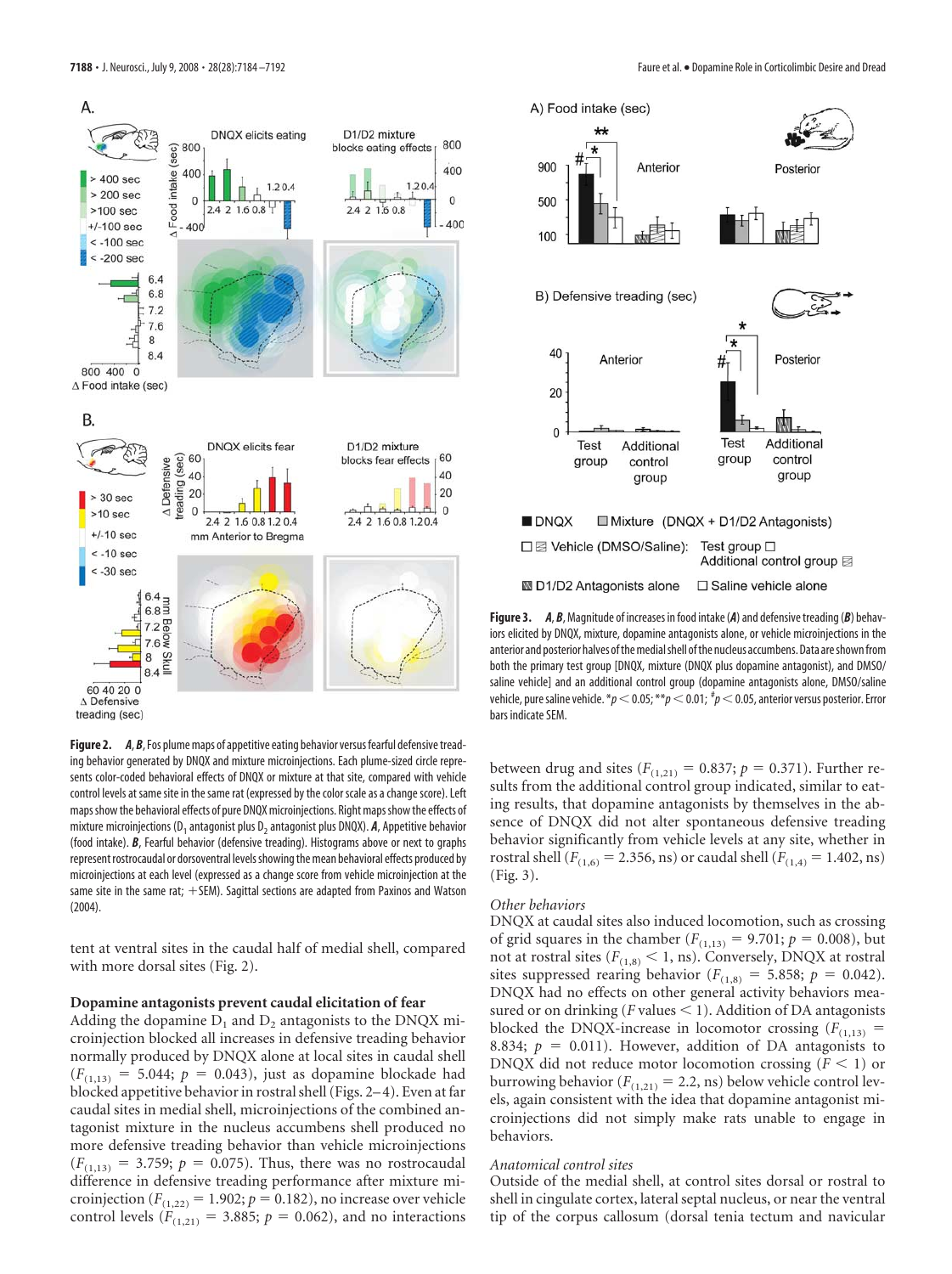

**Figure 4.** Summary map of "desire versus dread" motivations produced by microinjections of DNQX versus mixture ( $D_1/D_2/DNQX$ ). Appetitive eating behavior (green symbols) was stimulated by DNQX microinjections in the rostral shell, whereas fearful defensive treading was elicited by caudal DNQX microinjections (red symbols; criteria for including a DNQX site was a  $>$ 9 min increase in eating duration plus a $>$ 200% increase in food intake for appetitive effects, and  $>$  20 s duration and  $>$  400% increase in defensive treading behavior; both compared with vehicle microinjection at same site). Histogram bars express the percentage change in behaviors from vehicle levels [eating duration (in minutes); defensive treading duration (in seconds)]. Addition of  $D_1$  and  $D_2$  receptor antagonists in the mixture condition blocked the ability of DNQX to generate either eating or defensive behavior at most sites (right).

nucleus) (Paxinos and Watson, 2004), DNQX produced no changes in either defensive behavior  $(F < 1)$  or appetitive behavior (food intake,  $F_{(1,5)} = 1.29$ , ns; eating duration,  $F < 1$ ; drinking intake,  $F_{(1,5)} = 2.73$ , ns). Similarly, DNQX at control sites had no effect on other motor behaviors measured here (locomotor grid crossing,  $F_{(1,5)} = 3$ ; burrowing and grooming,  $F_{(1,5)} = 4.31$ , ns).

### **Discussion**

Microinjection of the AMPA/kainate glutamate receptor antagonist (DNQX) by itself in the medial shell of nucleus accumbens robustly generated eating or fearful behaviors along a rostrocaudal gradient, consistent with a keyboard organization of glutamatergic desire versus fear based on anatomical placement (Reynolds and Berridge, 2003, 2008). Microinjections of DNQX disrupted glutamate signaling in "keys" sized between 0.1–4 mm<sup>3</sup>, as indicated by Fos plume center volumes of 0.08 mm<sup>3</sup> and halo volumes of 3.9 mm<sup>3</sup>. In the rostral shell, disruptions elicited robust appetitive eating behavior and food intake. Conversely, in the caudal shell, the same local glutamate disruptions elicited robust defensive treading behavior and suppressed food intake. Rostrocaudal keyboard organization of glutamate-related generators of appetitive behavior versus defensive behavior is consistent with other evidence suggesting anatomical heterogeneity or localization of affective function within the medial shell (Peciña and Berridge, 2000; Liberzon et al., 2003; Smith and Berridge, 2005; Aragona et al., 2006; Kerfoot et al., 2007; Mahler et al., 2007; Britt and McGehee, 2008).

Addition of  $D_1$  and  $D_2$  receptor antagonists to the same microinjection mixture completely blocked the ability of DNQX to generate either eating behavior or defensive treading behavior. These new results are consistent with previous report that systemic  $D_1$  and  $D_2$  dopamine receptor antagonists reduce eating behavior otherwise stimulated by DNQX microinjection in the nucleus accumbens (Maldonado-Irizarry et al., 1995). They show further that the dopamine and glutamate blockade interaction can occur at the same site or local circuit in medial shell, and that the interaction applies to fearful behavior as well as appetitive behavior (both generated according to keyboard position along the rostrocaudal gradient). Together with the failure of SCH-2330 and raclopride microinjections to markedly suppress food intake by themselves here and in other studies (Baldo et al., 2002; Mikhailova, 2003), the ability of dopamine blockade to prevent DNQX from inducing motivated behaviors here appears to reflect a need for local dopamine receptor stimulation in order for local AMPA glutamate disruption to stimulate either appetitive motivation or fearful motivation. It remains to be clarified whether  $D_1$ -type versus  $D_2$ -type receptor stimulation is primarily responsible for dopamine contributions to this effect, or whether  $D_1$  versus  $D_2$  receptors play similar roles in both appetitive versus defensive stimulation by DNQX (and at all points along the rostrocaudal gradient), although we note that that  $D_2$  receptors have been especially implicated in defensive behavior (Puglisi-Allegra and Cabib, 1988; de Oliveira et al., 2006).

## **Interaction between dopamine blockade and glutamate disruption**

More information is needed on the mechanism of interaction between disruptions of dopamine and glutamate signals. A remaining puzzle is whether dopamine receptor blockade acts by altering firing within the local circuit immediately impacted by DNQX. That is, activation of NMDA receptors alone might not cause neuronal firing after AMPA blockade if NMDA receptors do not allow current flow at negative potentials; similarly, dopamine receptor activation is unlikely to excite spiny neurons after AMPA blockade and, therefore, adding the two blockades together might not further suppress local firing. Anatomical diffusion of effects could contribute to mixture blockade if drugs spread differentially, or if the generation of appetitive or fearful behaviors by hyperpolarizing microinjections involved spatial interactions such as lateral disinhibition of neighboring local circuits. Still, it seems unlikely that dopamine and glutamate antagonists diffused far given the tight containment of each Fos plume within a few cubic millimeters of the medial shell (and under one-tenth of a cubic millimeter for the Fos-quadrupled center). Additional research will be needed to understand how glutamate and dopamine signals interact to allow blockades to alter relevant local circuits that control motivated behaviors.

Dopamine is often viewed as a neurobiological modulator of corticolimbic glutamate circuits in that it gates glutamate signals in nucleus accumbens from prefrontal cortex, hippocampus, amygdala, and thalamus (Groenewegen et al., 1980; Sesack et al., 1989; Everitt et al., 1991; McDonald, 1991; Mulder et al., 1998; Cardinal et al., 2002). Dopamine might help select one signal at the expense of others, in part by amplifying strong glutamate input to neurons in an up state, and reducing input impact to cells in a down state (Pennartz et al., 1994; Kiyatkin and Rebec, 1996; Horvitz, 2002; West and Grace, 2002; Kalivas, 2004). For example, dopamine has been suggested to act on  $D_2$  receptors in striatum to reduce glutamate release (Yamamoto and Davy, 1992; Surmeier et al., 2007), and on  $D_1$  receptors to enhance NMDA-stimulated currents and AMPA receptor recruitment (Surmeier et al., 2007; Sun et al., 2008) and to regulate the balance among anatomical inputs to nucleus accumbens, shifting weights from prefrontal cortex to limbic hippocampal inputs (Grace et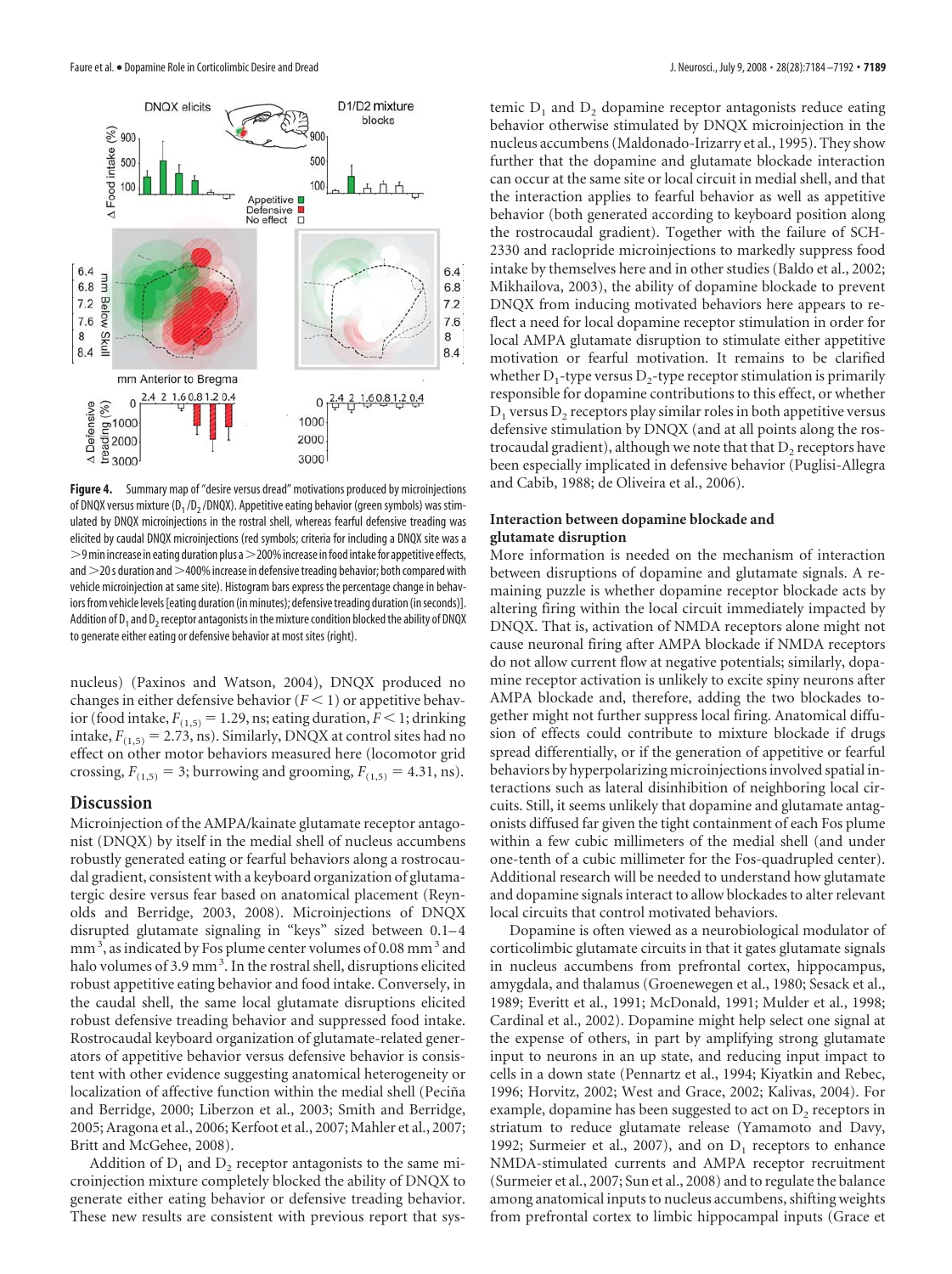al., 2007). Extracellular levels of dopamine in nucleus accumbens are increased by microinjection of glutamate receptor antagonists in the shell (Taber and Fibiger, 1997), suggesting that our DNQX microinjection could lead to dopamine release inside nucleus accumbens shell as part of the mechanism for generating appetitive or defensive behaviors. In the present study, motivated behaviors were induced by selective blockade of AMPA/kainate glutamate receptors at valence-coded locations. Local inhibition of the medial shell has been suggested to evoke motivated behavior via release of neurons in target structures downstream, such as lateral hypothalamus, ventral pallidum, etc., from inhibitory GABAergic suppression (Kelley et al., 2005).

## **Mesocorticolimbic mechanisms of appetitive versus fearful motivation**

These results show for the first time that dopamine modulates both appetitive- and fear-motivated behaviors elicited by local disruptions of glutamate signaling, in an anatomically separable or keyboard manner within nucleus accumbens. That is, dopamine may interact with the rostrocaudal valence biases of local glutamate circuits in medial shell. This may help explain how mesolimbic dopamine can be involved in opposite motivated behaviors of both positive and negative valence (Salamone et al., 1994; Maldonado-Irizarry et al., 1995; Berridge and Robinson, 1998; Gray et al., 1999; Levita et al., 2002; Kapur, 2003; Schultz, 2007). Heterogeneous patterns of dopamine release may occur across nucleus accumbens subregions (Wightman et al., 2007), which might also contribute to the ability of external factors (such as stressful noise and light versus comfortable home-like situations) to retune the rostrocaudal glutamatergic keyboard, in ways that shift the positions of appetitive–fearful valence boundaries in medial shell (Reynolds and Berridge, 2008).

If dopamine enhanced glutamate signals at locations with valence biases, it might amplify the attribution of valenced motivational salience to related events in the external world. We suggest that microinjection of DNQX interacts in this way with dopamine and glutamate circuits inside the shell, which tag external stimuli with motivational salience of either positive or negative valence to elicit motivated behavior. Rostral disruptions of glutamate circuits in medial shell are biased toward generating positive incentive salience that makes tagged stimuli attractive to pursue or eat, whereas caudal circuits are biased toward negative or fearful salience, causing tagged stimuli to be defended against or avoided (Reynolds and Berridge, 2003). In both rostral and caudal sites, dopamine appears to be needed along with local glutamate disruptions to transform external stimuli into positive incentives or into fearful threats (Salamone et al., 1994; Berridge and Robinson, 1998; Levita et al., 2002; Jensen et al., 2007; Salamone et al., 2007).

We note that dopamine has been suggested previously to contribute in a related way to pathological exaggerations of fearful salience, as a motivational component of paranoia in human schizophrenia (Kapur and Mamo, 2003; Kapur, 2004; Barch, 2005; Taylor et al., 2005; Schmidt and Beninger, 2006; Jensen et al., 2007). Dopamine involvement in the localized valence-biased glutamate circuits in the medial shell described here seems a possible mechanism for the generation of pathologically excessive fear in such pathological conditions, as well as for excessive "wanting" for rewards in conditions such as addiction.

#### **Conclusion**

Local dopamine blockade prevented glutamate disruption in the same  $0.1-4$  mm<sup>3</sup> sphere of the medial shell from generating positive incentive salience or negative fearful salience in a rostrocaudal keyboard manner. Our results suggest that dopamine is needed for blockade of AMPA glutamate signals at separable locations in nucleus accumbens to tag external stimuli with either incentive salience or fearful salience. These results thus indicate that dopamine participates in parallel channels of mesocorticolimbic signals that are oppositely valenced to generate desire versus dread.

#### **References**

- Aragona BJ, Liu Y, Yu YJ, Curtis JT, Detwiler JM, Insel TR, Wang Z (2006) Nucleus accumbens dopamine differentially mediates the formation and maintenance of monogamous pair bonds. Nat Neurosci 9:133–139.
- Baldo BA, Sadeghian K, Basso AM, Kelley AE (2002) Effects of selective dopamine D1 or D2 receptor blockade within nucleus accumbens subregions on ingestive behavior and associated motor activity. Behav Brain Res 137:165–177.
- Barch DM (2005) The relationships among cognition, motivation, and emotion in schizophrenia: how much and how little we know. Schizophr Bull 31:875–881.
- Basso AM, Kelley AE (1999) Feeding induced by GABA(A) receptor stimulation within the nucleus accumbens shell: regional mapping and characterization of macronutrient and taste preference. Behav Neurosci 113:324 –336.
- Berridge KC (2007) The debate over dopamine's role in reward: the case for incentive salience. Psychopharmacology (Berl) 191:391–431.
- Berridge KC, Robinson TE (1998) What is the role of dopamine in reward: hedonic impact, reward learning, or incentive salience? Brain Res Brain Res Rev 28:309 –369.
- Blackburn JR, Pfaus JG, Phillips AG (1992) Dopamine functions in appetitive and defensive behaviours. Prog Neurobiol 39:247–279.
- Britt JP, McGehee DS (2008) Presynaptic opioid and nicotinic receptor modulation of dopamine overflow in the nucleus accumbens. J Neurosci 28:1672–1681.
- Cardinal RN, Parkinson JA, Hall J, Everitt BJ (2002) Emotion and motivation: the role of the amygdala, ventral striatum, and prefrontal cortex. Neurosci Biobehav Rev 26:321–352.
- Chesselet MF (1984) Presynaptic regulation of neurotransmitter release in the brain: facts and hypothesis. Neuroscience 12:347–375.
- Chuhma N, Zhang H, Masson J, Zhuang X, Sulzer D, Hen R, Rayport S (2004) Dopamine neurons mediate a fast excitatory signal via their glutamatergic synapses. J Neurosci 24:972–981.
- Coss RG, Owings DH (1978) Snake-directed behavior by snake naive and experienced California ground squirrels in a simulated burrow. Z Tierpsychol J Comp Ethol 48:421–435.
- de Oliveira AR, Reimer AE, Brandão ML (2006) Dopamine D2 receptor mechanisms in the expression of conditioned fear. Pharmacol Biochem Behav 84:102–111.
- Everitt BJ, Morris KA, O'Brien A, Robbins TW (1991) The basolateral amygdala-ventral striatal system and conditioned place preference: further evidence of limbic-striatal interactions underlying reward-related processes. Neuroscience 42:1–18.
- Grace AA, Floresco SB, Goto Y, Lodge DJ (2007) Regulation of firing of dopaminergic neurons and control of goal-directed behaviors. Trends Neurosci 30:220 –227.
- Gray JA, Kumari V, Lawrence N, Young AM (1999) Functions of the dopaminergic innervation of the nucleus accumbens. Psychobiology 27:225–235.
- Groenewegen HJ, Becker NE, Lohman AH (1980) Subcortical afferents of the nucleus accumbens septi in the cat, studied with retrograde axonal transport of horseradish peroxidase and bisbenzimid. Neuroscience 5:1903–1916.
- Horvitz JC (2000) Mesolimbocortical and nigrostriatal dopamine responses to salient non-reward events. Neuroscience 96:651–656.
- Horvitz JC (2002) Dopamine gating of glutamatergic sensorimotor and incentive motivational input signals to the striatum. Behav Brain Res 137:65–74.
- Jensen J, McIntosh AR, Crawley AP, Mikulis DJ, Remington G, Kapur S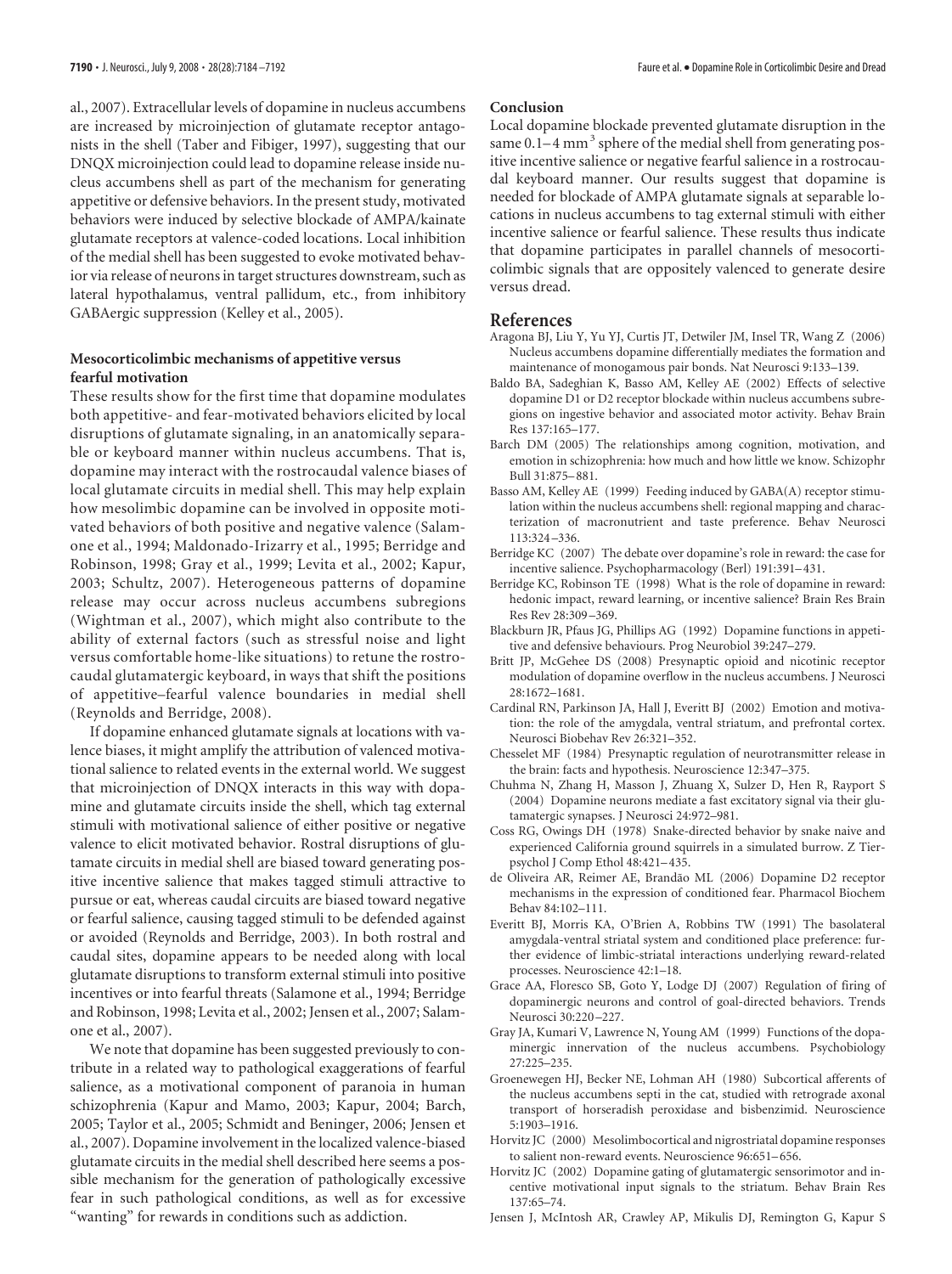#### Faure et al. • Dopamine Role in Corticolimbic Desire and Dread J. Neurosci., July 9, 2008 • 28(28):7184 –7192 **• 7191**

(2003) Direct activation of the ventral striatum in anticipation of aversive stimuli. Neuron 40:1251–1257.

- Jensen J, Willeit M, Zipursky RB, Savina I, Smith AJ, Menon M, Crawley AP, Kapur S (2007) The formation of abnormal associations in schizophrenia: neural and behavioral evidence. Neuropsychopharmacology 33:473–479.
- Kalivas PW (2004) Glutamate systems in cocaine addiction. Curr Opin Pharmacol 4:23–29.
- Kalivas PW, Volkow ND (2005) The neural basis of addiction: a pathology of motivation and choice. Am J Psychiatry 162:1403–1413.
- Kapur S (2003) Psychosis as a state of aberrant salience: a framework linking biology, phenomenology, and pharmacology in schizophrenia. Am J Psychiatry 160:13–23.
- Kapur S (2004) How antipsychotics become anti-"psychotic"—from dopamine to salience to psychosis. Trends Pharmacol Sci 25:402–406.
- Kapur S, Mamo D (2003) Half a century of antipsychotics and still a central role for dopamine D2 receptors. Prog Neuropsychopharmacol Biol Psychiatry 27:1081–1090.
- Kelley AE, Baldo BA, Pratt WE, Will MJ (2005) Corticostriatalhypothalamic circuitry and food motivation: integration of energy, action and reward. Physiol Behav 86:773–795.
- Kerfoot EC, Agarwal I, Lee HJ, Holland PC (2007) Control of appetitive and aversive taste-reactivity responses by an auditory conditioned stimulus in a devaluation task: a FOS and behavioral analysis. Learn Mem 14:581–589.
- Kiyatkin EA, Rebec GV (1996) Dopaminergic modulation of glutamateinduced excitations of neurons in the neostriatum and nucleus accumbens of awake, unrestrained rats. J Neurophysiol 75:142–153.
- Lawrence AD, Goerendt IK, Brooks DJ (2007) Impaired recognition of facial expressions of anger in Parkinson's disease patients acutely withdrawn from dopamine replacement therapy. Neuropsychologia 45:65–74.
- Levita L, Dalley JW, Robbins TW (2002) Nucleus accumbens dopamine and learned fear revisited: a review and some new findings. Behav Brain Res 137:115–127.
- Liberzon I, Phan KL, Decker LR, Taylor SF (2003) Extended amygdala and emotional salience: a PET activation study of positive and negative affect. Neuropsychopharmacology 28:726 –733.
- Mahler SV, Smith KS, Berridge KC (2007) Endocannabinoid hedonic hotspot for sensory pleasure: anandamide in nucleus accumbens shell enhances "liking" of a sweet reward. Neuropsychopharmacology 32:2267–2278.
- Maldonado-Irizarry CS, Swanson CJ, Kelley AE (1995) Glutamate receptors in the nucleus accumbens shell control feeding behavior via the lateral hypothalamus. J Neurosci 15:6779 –6788.
- McDonald AJ (1991) Organization of amygdaloid projections to the prefrontal cortex and associated striatum in the rat. Neuroscience 44:1–14.
- Meredith GE (1999) The synaptic framework for chemical signaling in nucleus accumbens. Ann NY Acad Sci 877:140 –156.
- Mikhailova MO (2003) Comparison of changes in glutamate levels in the nucleus accumbens of the rat brain during food consumption in conditions of blockade of dopamine D1 and D2 receptors. Neurosci Behav Physiol 33:431–434.
- Mulder AB, Hodenpijl MG, Lopes da Silva FH (1998) Electrophysiology of the hippocampal and amygdaloid projections to the nucleus accumbens of the rat: convergence, segregation, and interaction of inputs. J Neurosci 18:5095–5102.
- Palmiter RD (2007) Is dopamine a physiologically relevant mediator of feeding behavior? Trends Neurosci 30:375–381.
- Paxinos G, Watson C (2004) The rat brain in stereotaxic coordinates, Ed 5. New York: Academic.
- Peciña S, Berridge KC (2000) Opioid site in nucleus accumbens shell mediates eating and hedonic "liking" for food: map based on microinjection Fos plumes. Brain Res 863:71–86.
- Peciña S, Berridge KC (2005) Hedonic hot spot in nucleus accumbens shell: where do  $\mu$ -opioids cause increased hedonic impact of sweetness? J Neurosci 25:11777–11786.
- Pennartz CM, Groenewegen HJ, Lopes da Silva FH (1994) The nucleus accumbens as a complex of functionally distinct neuronal ensembles: an integration of behavioural, electrophysiological and anatomical data. Prog Neurobiol 42:719 –761.
- Puglisi-Allegra S, Cabib S (1988) Pharmacological evidence for a role of D2 dopamine receptors in the defensive behavior of the mouse. Behav Neural Biol 50:98 –111.
- Redgrave P, Prescott TJ, Gurney K (1999) Is the short-latency dopamine response too short to signal reward error? Trends Neurosci 22:146 –151.
- Reynolds SM, Berridge KC (2001) Fear and feeding in the nucleus accumbens shell: rostrocaudal segregation of GABA-elicited defensive behavior versus eating behavior. J Neurosci 21:3261–3270.
- Reynolds SM, Berridge KC (2002) Positive and negative motivation in nucleus accumbens shell: bivalent rostrocaudal gradients for GABA-elicited eating, taste "liking"/"disliking" reactions, place preference/avoidance, and fear. J Neurosci 22:7308 –7320.
- Reynolds SM, Berridge KC (2003) Glutamate motivational ensembles in nucleus accumbens: rostrocaudal shell gradients of fear and feeding. Eur J Neurosci 17:2187–2200.
- Reynolds SM, Berridge KC (2008) Emotional environments retune the valence of appetitive versus fearful functions in nucleus accumbens. Nat Neurosci 11:423–425.
- Robbins TW, Everitt BJ (2007) A role for mesencephalic dopamine in activation: commentary on Berridge (2006). Psychopharmacology (Berl) 191:433–437.
- Salamone JD, Cousins MS, McCullough LD, Carriero DL, Berkowitz RJ (1994) Nucleus accumbens dopamine release increases during instrumental lever pressing for food but not free food consumption. Pharmacol Biochem Behav 49:25–31.
- Salamone JD, Correa M, Mingote SM, Weber SM (2005) Beyond the reward hypothesis: alternative functions of nucleus accumbens dopamine. Curr Opin Pharmacol 5:34 –41.
- Salamone JD, Correa M, Farrar A, Mingote SM (2007) Effort-related functions of nucleus accumbens dopamine and associated forebrain circuits. Psychopharmacology (Berl) 191:461–482.
- Schmidt WJ, Beninger RJ (2006) Behavioural sensitization in addiction, schizophrenia, Parkinson's disease and dyskinesia. Neurotox Res 10:161–166.
- Schultz W (2007) Behavioral dopamine signals. Trends Neurosci 30:203–210.
- Scott DJ, Stohler CS, Egnatuk CM, Wang H, Koeppe RA, Zubieta JK (2007) Individual differences in reward responding explain placebo-induced expectations and effects. Neuron 55:325–336.
- Sesack SR, Pickel VM (1990) In the rat medial nucleus accumbens, hippocampal and catecholaminergic terminals converge on spiny neurons and are in apposition to each other. Brain Res 527:266 –279.
- Sesack SR, Pickel VM (1992) Prefrontal cortical efferents in the rat synapse on unlabeled neuronal targets of catecholamine terminals in the nucleus accumbens septi and on dopamine neurons in the ventral tegmental area. J Comp Neurol 320:145–160.
- Sesack SR, Deutch AY, Roth RH, Bunney BS (1989) Topographical organization of the efferent projections of the medial prefrontal cortex in the rat: an anterograde tract-tracing study with Phaseolus vulgaris leucoagglutinin. J Comp Neurol 290:213–242.
- Smith KS, Berridge KC (2005) The ventral pallidum and hedonic reward: neurochemical maps of sucrose "liking" and food intake. J Neurosci 25:8637–8649.
- Smith KS, Berridge KC (2007) Opioid limbic circuit for reward: interaction between hedonic hotspots of nucleus accumbens and ventral pallidum. J Neurosci 27:1594 –1605.
- Stratford TR, Kelley AE (1999) Evidence of a functional relationship between the nucleus accumbens shell and lateral hypothalamus subserving the control of feeding behavior. J Neurosci 19:11040 –11048.
- Sun X, Milovanovic M, Zhao Y, Wolf ME (2008) Acute and chronic dopamine receptor stimulation modulates AMPA receptor trafficking in nucleus accumbens neurons cocultured with prefrontal cortex neurons. J Neurosci 28:4216 –4230.
- Surmeier DJ, Ding J, Day M, Wang Z, Shen W (2007) D1 and D2 dopaminereceptor modulation of striatal glutamatergic signaling in striatal medium spiny neurons. Trends Neurosci 30:228 –235.
- Taber MT, Fibiger HC (1997) Feeding-evoked dopamine release in the nucleus, accumbens: regulation by glutamatergic mechanisms. Neuroscience 76:1105–1112.
- Taylor SF, Phan KL, Britton JC, Liberzon I (2005) Neural response to emotional salience in schizophrenia. Neuropsychopharmacology 30:984 –995.